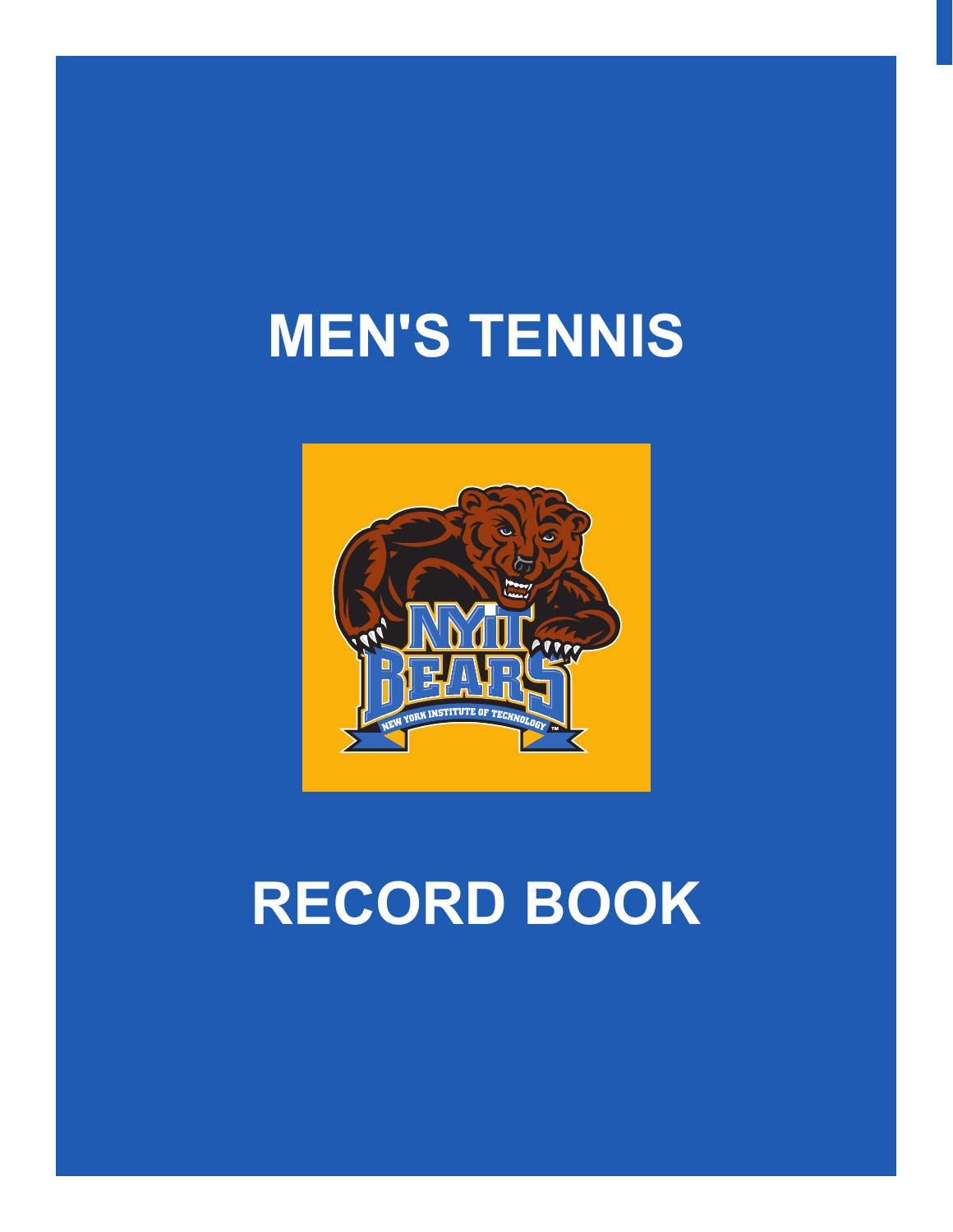# **All-Time Awards and Rankings**

#### **2013-2014**

| <b>ECC FINAL STANDINGS</b>                |            |                |  |  |  |
|-------------------------------------------|------------|----------------|--|--|--|
| <b>School</b>                             | <b>ECC</b> | <b>Overall</b> |  |  |  |
| 1. NYIT #!                                | $6-0$      | $21 - 6$       |  |  |  |
| 2. Roberts Wesleyan                       | $5 - 1$    | $15 - 7$       |  |  |  |
| Dist. Columbia                            | $4 - 2$    | $8 - 7$        |  |  |  |
| Queens (N.Y.)                             | $3 - 3$    | $12-9$         |  |  |  |
| 5. St. Thomas Aquinas 2-4                 |            | $7 - 12$       |  |  |  |
| 6. Daemen                                 | $1 - 5$    | $7 - 16$       |  |  |  |
| 6. Dowling                                | $0 - 6$    | $1 - 10$       |  |  |  |
| #ECC Champion; ! NCAA Tournament Partici- |            |                |  |  |  |

*#ECC Champion; ! NCAA Tournament Participant*



# **all-time awards CAPITAL ONE/CoSIDA ACADEMIC ALL-AMERICA**

Julian Marcon .............................2013

#### **CoSIDA ACADEMIC**

| <b>ALL-DISTRICT I</b>     |  |
|---------------------------|--|
| Julian Marcon  2012, 2013 |  |

| <b>ECC PLAYER OF THE YEAR</b> |  |
|-------------------------------|--|
| Julio Pulido  2014            |  |

#### **ECC Rookie of the Year** Pedro Peixoto.............................2012 **Matej Selecky............................2014**

#### **All-East Coast Conference**

| <b>FIRST TFAM</b>      |  |
|------------------------|--|
| Nicolas Auruccio  2014 |  |
| Rafal Charkiewicz 2014 |  |
| Julio Pulido  2014     |  |
| Tomas Lieb2013         |  |
| Dustin Wenchel  2012   |  |
| <b>SECOND TEAM</b>     |  |
| Nicolas Heintz 2014    |  |
| Matej Selecky2014      |  |
| Jaime Salvador  2013   |  |
| Mircea Dimofte.  2013  |  |
| Peidro Peixoto  2012   |  |
| Vojislav Pecikoza 2011 |  |
|                        |  |



*Julian Marcon was the first men's tennis student-athlete to receive Academic All-America honors after producing six straight 4.0 semesters.*

### **ECC All-Academic Team**

| Niko Jubera 2013, 2014         |  |  |
|--------------------------------|--|--|
|                                |  |  |
|                                |  |  |
| Mircea Dimofte 2013, 2014      |  |  |
| Rafal Charkiewicz2014          |  |  |
| Nicolas Auruccio 2014          |  |  |
| Micheal Sleszyneski 2012       |  |  |
|                                |  |  |
|                                |  |  |
| Julian Marcon 2011. 2012. 2013 |  |  |
| Pedro Peixoto2011, 2012        |  |  |
| Michael Slesyneski2011, 2012   |  |  |
|                                |  |  |
| Dustin Wenchel  2011, 2012     |  |  |

# **ECC EXCELLENCE IN COMMUNITY AND CHARACTER AWARD THUTE OF TH**

#### **ECC MEN'S TENNIS SCHOLAR-ATHLETE**

|  | Julian Marcon  2013 |
|--|---------------------|
|--|---------------------|

#### **iTA National Rankings 2013-2014**

| <b>Date</b>    | <b>Player</b>               | Ranking |
|----------------|-----------------------------|---------|
| <b>Nov.11</b>  | TeamNo. 44                  |         |
| Feb.26         | TeamNo. 46                  |         |
| <b>Mar. 26</b> | Auruccio/Pulido No.18       |         |
|                | TeamNo. 19                  |         |
| Apr. 30        | <b>Julio Pulid  No. 47</b>  |         |
|                | Pulido/Selecky No. 20       |         |
|                | TeamNo. 19                  |         |
| <b>May 28</b>  | <b>Julio Pulido  No. 46</b> |         |
|                | Pulido/Selecky No. 21       |         |
|                | TeamNo. 15                  |         |

# **all-time rankings**

|                          |               | <b>ITA REGIONAL RANKINGS</b>                 |         |
|--------------------------|---------------|----------------------------------------------|---------|
|                          | 2013-2014     |                                              |         |
|                          |               |                                              |         |
| Date                     | <b>Player</b> |                                              | Ranking |
| <b>Nov. 11</b>           |               | Nicolas Auruccio  No. 6                      |         |
|                          |               | <b>Tomas Lieb No. 11</b>                     |         |
|                          |               | Jamie Salvador No. 17                        |         |
|                          |               | Nicholas Heintz No. 19                       |         |
|                          |               | Arruccio/SalvadorNo. 3                       |         |
|                          |               | TeamNo. 2                                    |         |
| Feb.19                   |               | TeamNo. 2                                    |         |
| <b>Mar. 19</b>           |               | <b>Julio Pulido  No. 5</b>                   |         |
|                          |               | Nicolas Auruccio No. 6                       |         |
|                          |               | Rafal CharkiewiczNo. 8                       |         |
|                          |               | Nicolas HeintzNo.12                          |         |
|                          |               | <b>Tomas Lieb No.15</b>                      |         |
|                          |               | Auruccio/Pulido No. 2                        |         |
|                          |               | Selecky/Charkiewicz. No.10                   |         |
|                          |               | TeamNo. 2                                    |         |
| <b>Apr. 23</b>           |               | <b>Julio Pulido  No. 4</b>                   |         |
|                          |               | Nicolas Auruccio No. 6                       |         |
|                          |               |                                              |         |
|                          |               | Rafal CharkiewiczNo.10                       |         |
|                          |               | Nicolas HeintzNo.12                          |         |
|                          |               | <b>Tomas LiebNo.17</b>                       |         |
|                          |               | Matej Selecky  No.19                         |         |
|                          |               | Selecky/Pulido No. 2                         |         |
|                          |               | <b>Jubera/Lieb  No. 5</b>                    |         |
|                          |               | Auruccio/HeintzNo.10                         |         |
|                          |               | TeamNo. 2                                    |         |
| <b>May. 28</b>           |               | <b>Julio Pulido  No. 4</b>                   |         |
|                          |               | Nicolas Auruccio  No. 5                      |         |
|                          |               | Rafal CharkiewiczNo.10                       |         |
|                          |               | Nicolas Heintz No.12                         |         |
|                          |               | <b>Tomas Lieb No.16</b>                      |         |
|                          |               | Matej Selecky  No.19                         |         |
|                          |               | Selecky/Pulido No. 2                         |         |
|                          |               |                                              |         |
|                          |               | Auruccio/AparicioNo. 8                       |         |
|                          |               | TeamNo. 2                                    |         |
|                          | 2012-2013     |                                              |         |
| <b>Date</b>              | <b>Player</b> |                                              | Ranking |
| Nov. 16<br>Mar. 20       |               | Mircea DimofteNo. 12<br>Mircea DimofteNo. 11 |         |
|                          |               | Tomas Lieb  No. 7                            |         |
| <b>Apr. 24</b>           |               | Mircea DimofteNo. 17                         |         |
|                          |               | Marcon/LiebNo. 4                             |         |
| Mar. 29                  |               | Tomas Lieb  No. 7                            |         |
|                          |               | Mircea DimofteNo. 16                         |         |
|                          |               | Marcon/LiebNo. 5                             |         |
|                          |               |                                              |         |
|                          | 2011-2012     |                                              |         |
| Date                     | <b>Player</b> |                                              | Ranking |
| Nov. 9                   |               | Dustin WenchelNo. 10                         |         |
| Nov. 9                   |               | Peixoto/WenchelNo. 4                         |         |
| Mar. 21                  |               | Dustin WenchelNo. 15                         |         |
| Apr. 25<br><b>May 30</b> |               | Dustin WenchelNo. 13                         |         |
|                          |               | Dustin WenchelNo. 13                         |         |

*\*Active players listed in bold*